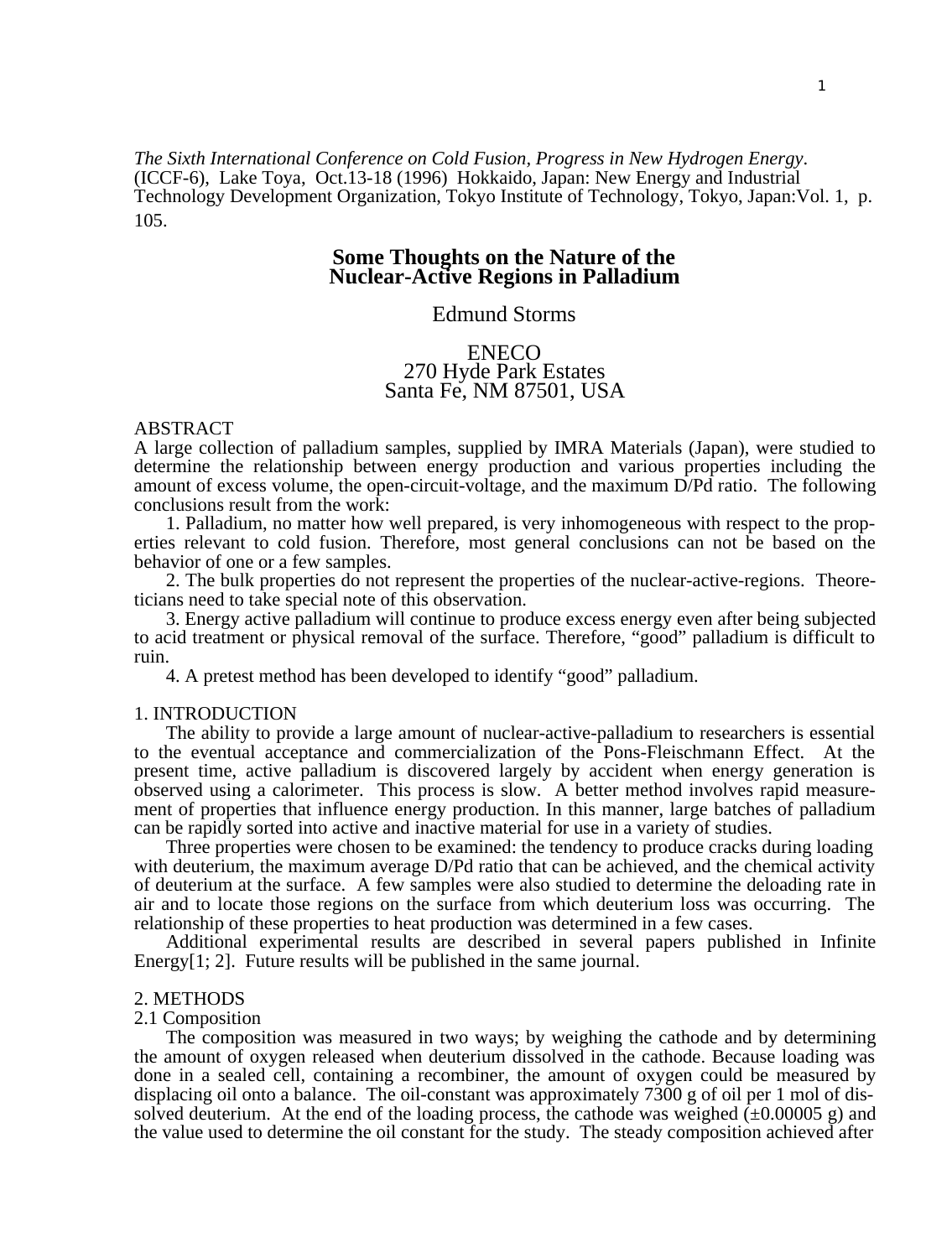24 hours was used as the limiting composition. The effects of temperature and current were studied. Typical behavior is shown in Fig. 1. Bubbles on the cathode become visible when the D/Pd deviates from the ideal value.



FIGURE 1. Typical loading behavior of palladium is compared to the ideal value based on the applied current. The open circuit voltage is also shown using the same scale.

### 2.2. Crack Formation

**D/Pd, OCV**

D/Pd, OCV

Palladium expands by more than 12% when it is loaded with hydrogen. However, the amount of expansion is frequently greater than that predicted from the published relationship between X-ray lattice parameter and composition. This excess volume is found to fall between 1 and 25% of the initial volume. The excess volume is proposed to result from the formation of cracks, blisters, and dislocations. When these features penetrate the surface, they accelerate loss of deuterium and prevent regions near these structures from achieving a high deuterium content. Because the average crack volume is a mixture of structures that do not contact the surface and those that exit at the surface, the overall effect is highly variable and permits only general conclusions.

The physical volume was measured using a micrometer ( $\pm 20 \mu m$  for early samples,  $\pm 2 \mu m$ later) before and after loading. The following formula was used to calculate the excess volume:

Excess Volume (EV) = [(Final Volume)-(Initial Volume)]/(Initial Volume) - (0.0172+0.14125\*D/Pd)

## 2.3. Chemical Activity of the Surface

The voltage generated between the surface and a reference electrode is proportional to the chemical activity of deuterium in the surface. A Luggin capillary was used to provide a conducting bridge between the cathode and a piece of platinum gauze located outside of the cell. The applied voltage to the cell was interrupted for a short time (5-10 sec.) while the voltage  $(\pm 0.001)$  $\hat{V}$ ) was measured between the cathode and the gauze. Pure palladium produced a voltage of  $0.02\pm0.05$  V relative to platinum before loading started. Samples returned to this value after all deuterium had been removed.

## 2.4 General Deloading

The weight loss was monitored as a function of time after the sample was removed from the cell. When the D/Pd ratio is plotted as a function of time, a straight line results which can be extrapolated back to zero time. In this manner, a determination is made of the composition existing in the cell immediately before the current was stopped. The slope of the resulting line was recorded<br>for many samples. Values between  $1x10^{-3}$  and  $22x10^{-3}$  (D/Pd)/ min were observed. This prop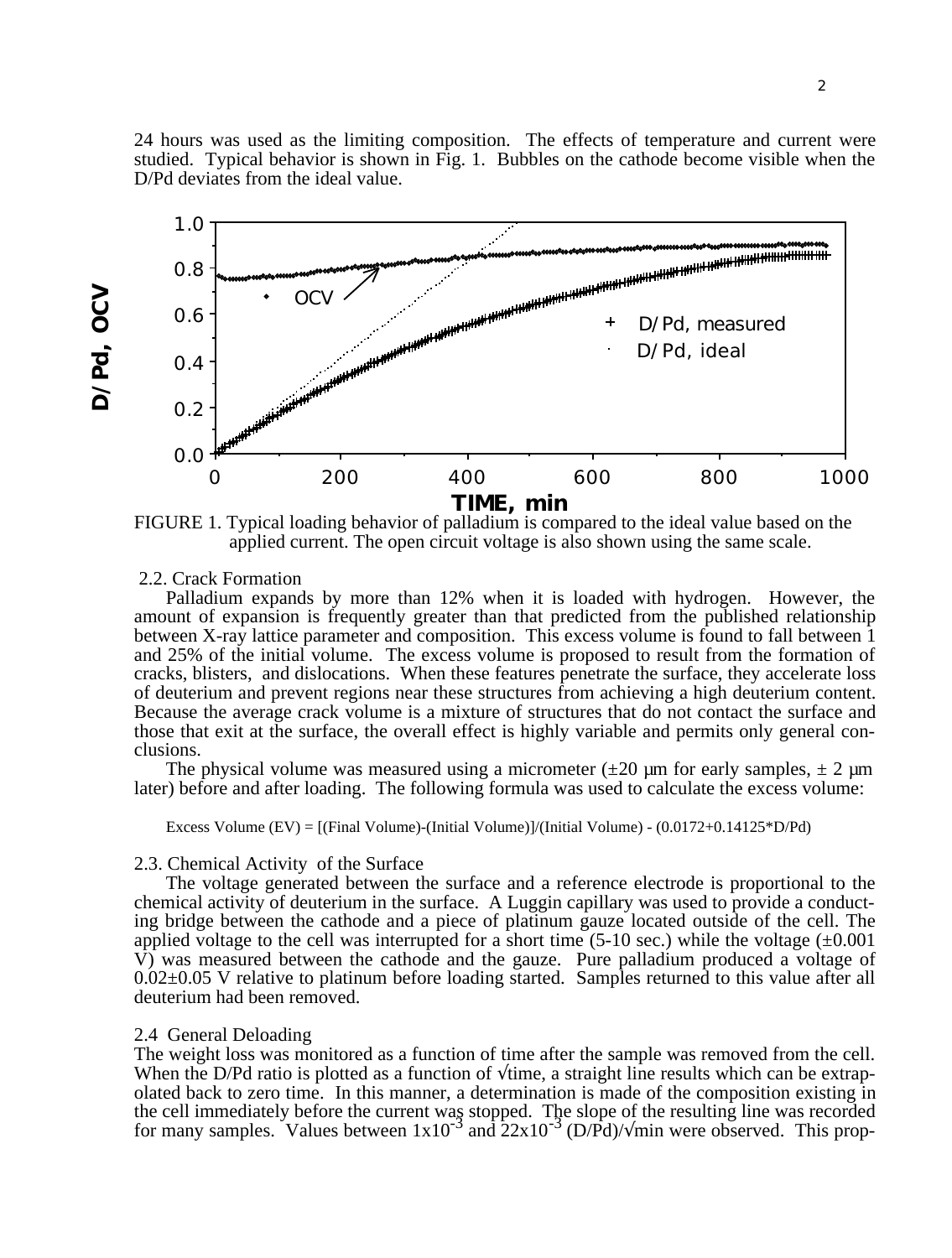erty was very sensitive to how the sample had been treated.

## 2.5 Localized Deloading

Some samples were examined while deloading under methanol or acetone. The bubble pattern revealed those regions experiencing rapid loss of deuterium. A variety of structures were seen by this technique. The concentration of deloading sites was very nonuniform.

## 2.6. Power Production

A glass, isoperibolic calorimeter was used. The cell was sealed, contained an internal recombiner, and was stirred at a constant rate. The internal temperature was measured at two positions within the electrolyte and at the cathode. A water-cooled jacket provided a constant reference temperature. Power production was measured relative to the electrolyte power applied during the first few hours of electrolysis, before excess power production started. Figure 2 shows a typical calibration. The standard deviation in excess power of a typical data set was  $\pm 0.15$  watt. A drawing of the calorimeter can be found in reference [1].





### 3. RESULTS

Eighty samples which fell into eight sets were examined. One half of the sets contained 500 ppm boron while the remainder were nominally pure palladium. The samples had been subjected to various annealing and surface treatments by IMRA. Each sample was approximately 10 mm wide, 20 mm long and 1 mm thick.

All properties showed a wide distribution around a mean value. It is, therefore, impossible to arrive at a general conclusion based on the behavior of a single or a few samples. Unfortunately, some of the sets contained an insufficient number of samples to make statistical analysis meaningful. Consequently, only a few general conclusions will be presented. These will address the effect of adding boron and the effect of etching the surface with Aqua Regia.

#### 3.1 Composition

Figure 3 shows a histogram that compares samples with and without added boron. The presence of 500 ppm boron both improves the limiting composition as well as making it worse. Clearly some pure samples are better in this regard than are some samples containing boron. The reverse is also true. In addition, samples containing boron lost about 0.00015 g as a result of the electrolytic process. This loss indicates that the surface region is depleted of boron during the loading process.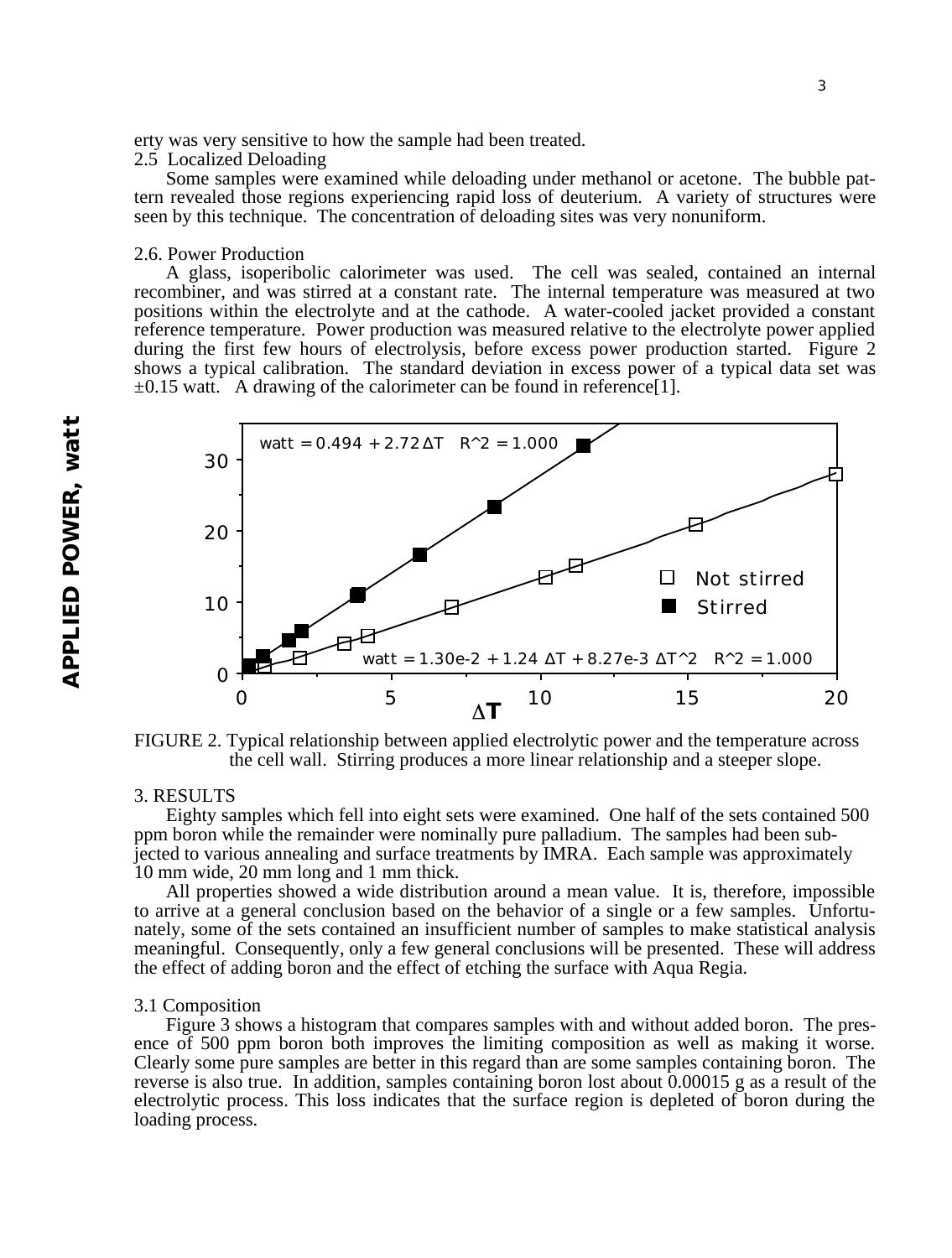An Aqua Regia treatment tends to make the property more uniform but does not lead to especially high values.



FIGURE 3. The histograms compare the limiting composition of samples containing 500 ppm boron with those that are untreated. The effect of Aqua Regia treatment using 5 samples from each set is superimposed. The bin value for  $0.90$ , for example, shows the number samples having a value between 0.88 and 0.90. Because of edge effects, the values have only a relative meaning.

#### 3.2 Crack Concentration

Shown in Fig. 4 is the excess volume (EV) for "pure" palladium and for samples containing 500 ppm boron. The values are corrected to D/Pd=0.85 because the amount of excess volume tends to increase as the composition within the -phase is increased. The presence of boron increases the average excess volume from 4.3% for pure palladium to 5.6%. In addition, the boron produces a significant number of values over 10%. An Aqua Regia surface treatment appears to have no significant effect on this property.

Samples having a EV near 1% do not form additional EV even after they are deloaded and reloaded. However, the presence of a larger initial EV produces additional EV each time the sample is reloaded. The amount of additional EV is variable between samples.

### 3.3 Chemical Activity of the Surface

The open-circuit-voltage (OCV), measured during loading, is compared to the average D/Pd in Fig. 1. The initial rapid increased was always followed by slight drop. Those samples that eventually produced excess power usually continued to increase to values above 1.0 V.

Figures 5 and 6 compare the OCV of two samples during deloading. The sample shown in Fig. 5 is a piece of palladium foil that did not make excess power. Thicker samples show the same behavior but naturally take much longer to return to the -phase. The sample shown in Fig. 6 made excess power immediately before the current was interrupted. Indications of a new phase having a OCV above that of − PdD were occasionally seen in other active samples. However, this sample (#42) gave the highest OCV measured thus far.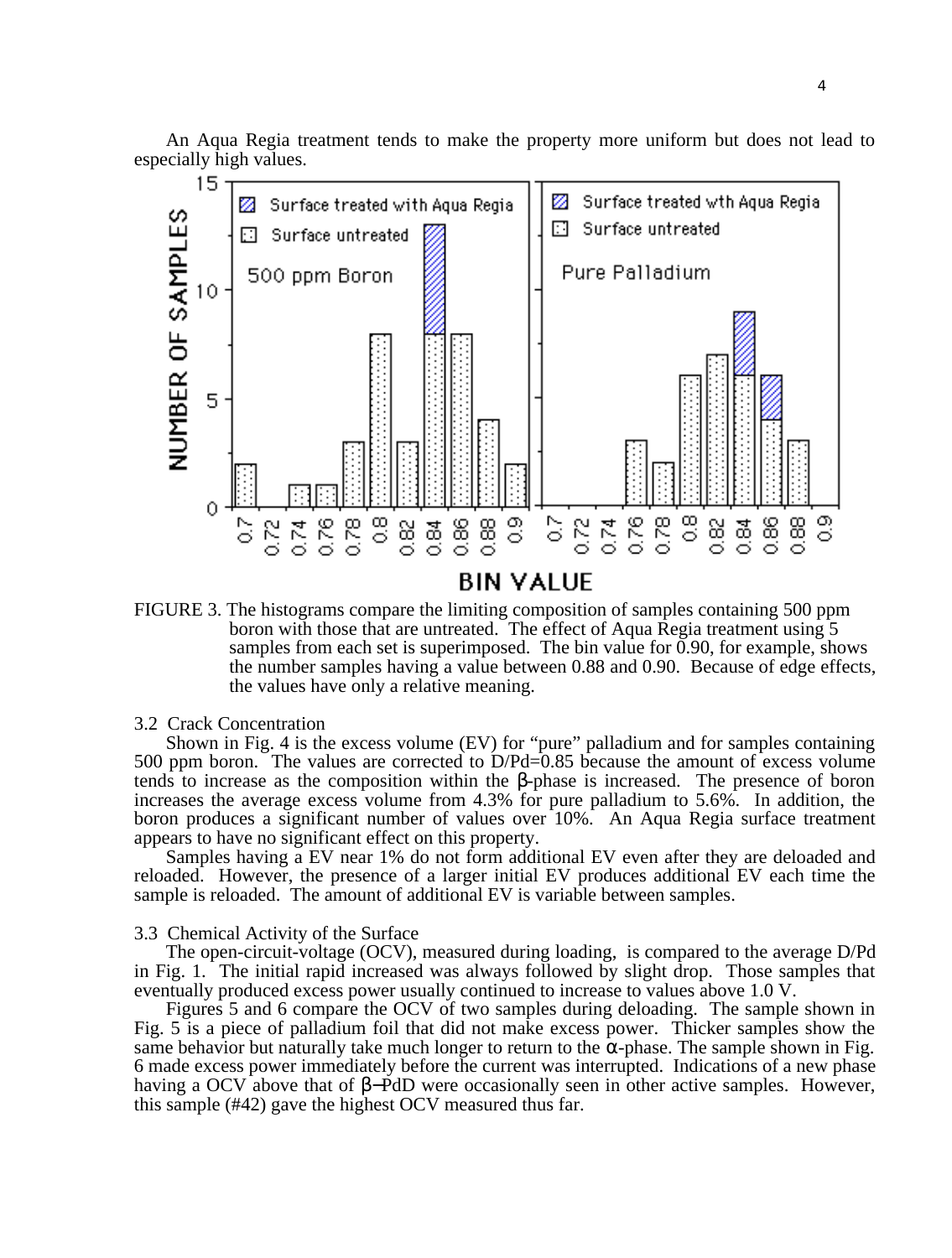

FIGURE 4. The histograms compare the percent excess volume of samples containing boron with those to which boron was not added. The effect of Aqua Regia treatment using 5 samples from each set is superimposed. The bin value for 8.0, for example, shows the number samples having a value between 7.5 and 8.0 percent. Values are extrapolated to D/Pd=0.85.

3.4 Excess Energy

Excess power (EP) production is compared to the measured properties in

 Table 1. The listed properties were measured after the power measurements. Only general conclusions can be drawn from these few examples because other important variables were not measured and because each sample was very nonuniform with respect to those variables that were studied.

After sample #42 made excess power, a study was undertaken to determine how much abuse to the sample would be required to stop energy production. After the sample had been fully loaded to  $D/Pd=0.86$ , EP was sought by increasing the applied current in steps to 3 A. Each current was held for 10 min. while the calorimeter came to equilibrium. Figure 7A shows the EP at 3A. Brief current interruptions had little effect on EP production even when the sample was removed from the cell for a short time. Longer interruptions reduced EP production and required additional time before the previous EP was restored. Between figures 7A and 7B, the sample was washed with Aqua Regia, the surface was polished with 400-600 mesh SiC paper, and all deuterium was removed at  $110^{\circ}$ C. The OCV was  $0.01\pm0.01$ V before loading was started. After being fully loaded, the sample produced the behavior shown in 7B. Regular bursts of EP every 2 hr were seen while the current was constant at 2A. These bursts were sensitive to applied current and cell temperature. EP continued to increase after 5 g of  $Li_2SO_4$  was added to  $\overline{40}$  ml of electricities trolyte.

Before the data shown in Fig. 8 was taken, the calorimeter was enlarged and improved. The Pt mesh anode was replaced by a spiral of palladium wire and fresh 0.4 M LiOD electrolyte was used. In addition, 40 µm was removed from the sample surfaces by diamond polishing followed by an Aqua Regia etch and heating in air at 325°C. After reloading, the composition was D/Pd=0.816 with 2.8% EV. Calibration was done on day 0. Thereafter, EP at 3A increased as shown in Fig 8. A current reverse at day 8 produced a minor reduction on day 9. An attempt to determine the composition on day 9 caused the sample to self-heat in air resulting in loss of most contained deuterium. Upon being returned to the cell, energy production resumed after 1 day and continued to increase until the sample was removed and sent for measurement of -emission. No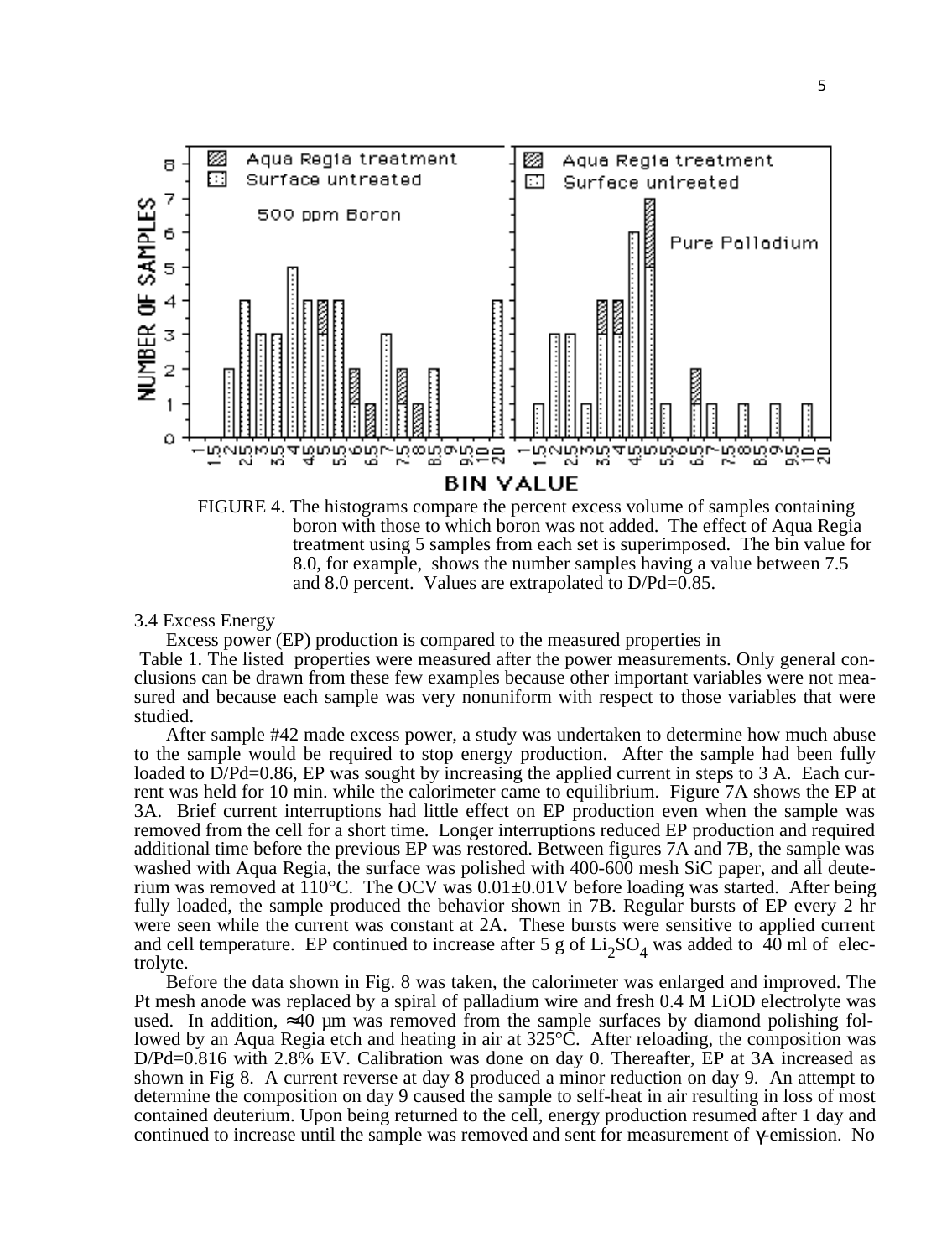-emission was detected.

| Sample<br>Number                                                                                                                                                                                               | Designation                                                                                        | Excess<br>Volume, %                                                                        | Composition<br>D/Pd                                                                            | <b>OVC</b>                                                                   | Excess<br>Power, W<br>(at 3 A)                                                                  |
|----------------------------------------------------------------------------------------------------------------------------------------------------------------------------------------------------------------|----------------------------------------------------------------------------------------------------|--------------------------------------------------------------------------------------------|------------------------------------------------------------------------------------------------|------------------------------------------------------------------------------|-------------------------------------------------------------------------------------------------|
| Tanaka 1*<br><b>IMRA #38</b><br>Tanaka 4*<br><b>IMRA #42</b><br>IMRA #84**<br><b>IMRA #39</b><br><b>IMRA #57</b><br><b>IMRA#10</b><br><b>IMRA #27</b><br><b>IMRA #58</b><br><b>IMRA #62</b><br><b>IMRA #44</b> | $A1-B3$<br>A1-B4<br>$A2-B2$<br>A1-B3<br>$A2-B1$<br>$A1-B1$<br>$A1-B1$<br>$A2-B1$<br>A2-B1<br>A1-B4 | 1.7<br>2.0<br>2<br>$1$ to $2$<br>6.9<br>4.1<br>6.0<br>6.6<br>$1.0\,$<br>4.1<br>2.3<br>16.1 | 0.82<br>0.875<br>0.84<br>0.891<br>0.83<br>0.87<br>0.83<br>0.82<br>0.85<br>0.79<br>0.83<br>0.78 | 1.25<br>1.35<br>1.00<br>1.08<br>1.05<br>1.00<br>0.96<br>0.70<br>0.66<br>0.60 | 7.5<br>$2 - 4$<br>$\overline{2}$<br>4.6<br>1.6<br>1.1<br>0.0<br>0.0<br>0.0<br>0.0<br>0.0<br>0.0 |
| Tanaka 2*                                                                                                                                                                                                      |                                                                                                    | 13.5                                                                                       | 0.75                                                                                           |                                                                              | 0.0                                                                                             |

\* Tanaka samples from Refs. [3; 4]

\*\*Surface layer containing O and Si of sufficient thickness to partially flake off during loading.

 $A1-B3 = pure Pd+ basic process + annealed in vacuum at 750°$ 

 $A1-B4 = +$  treatment with Aqua Regia

 $A2-B1 = 500$  ppm B added + basic process

 $A2-B2 = +$  annealed in air at 750° \_\_\_\_\_\_\_\_\_\_\_\_\_\_\_\_\_\_\_\_\_\_\_\_\_\_\_\_\_\_\_\_\_\_\_\_\_\_\_\_\_\_\_\_\_\_\_\_\_\_\_\_\_\_\_\_\_\_\_\_\_\_\_\_\_\_\_\_\_\_\_

## 4. CONCLUSION

The properties of palladium relevant to "cold fusion" are very nonuniform even when samples are treated in an apparently identical manner. To achieve excess energy production, material should have a low excess volume, be able to acquire a D/Pd ratio above 0.85 and have an open-circuit-voltage in excess of 1.0 V referenced to platinum. Because of edge effects, the limiting composition applies only to the sample shape used in this study. Occasionally, a sample will fail to meet one or more of these requirements and still make excess power. Apparently, additional variables are important beyond the ones reported here.

Samples that are found to produce excess power can be reactivated even after being completely deloaded and after the surface is removed. Apparently, the required surface can be reestablished if the properties of the base material are suitable. This discovery means that active samples can be identified and used in other studies without losing the ability to produce heat during transfer.

The bubble pattern seen when a sample is allowed to deload in acetone is an effective method to study the concentration of microcracks and other imperfections that cause local reduction in composition at the surface. Three types of sites are seen; isolated bubbles, lines of bubbles associated with scratches and cracks, and active loss from blisters. Some samples have large regions from which no bubbles are seen to leave.

The behavior of the OCV suggest the presence of a phase having a much larger deuterium activity than pure -PdD when excess energy is produced. Very large OCV values obtained for samples having a bulk composition consistent with -PdD, in the absence of EP, suggest that the surface activity is being modified by the presence of deposited impurities.

TABLE 1 Comparison between measured properties and excess power production

\_\_\_\_\_\_\_\_\_\_\_\_\_\_\_\_\_\_\_\_\_\_\_\_\_\_\_\_\_\_\_\_\_\_\_\_\_\_\_\_\_\_\_\_\_\_\_\_\_\_\_\_\_\_\_\_\_\_\_\_\_\_\_\_\_\_\_\_\_\_\_\_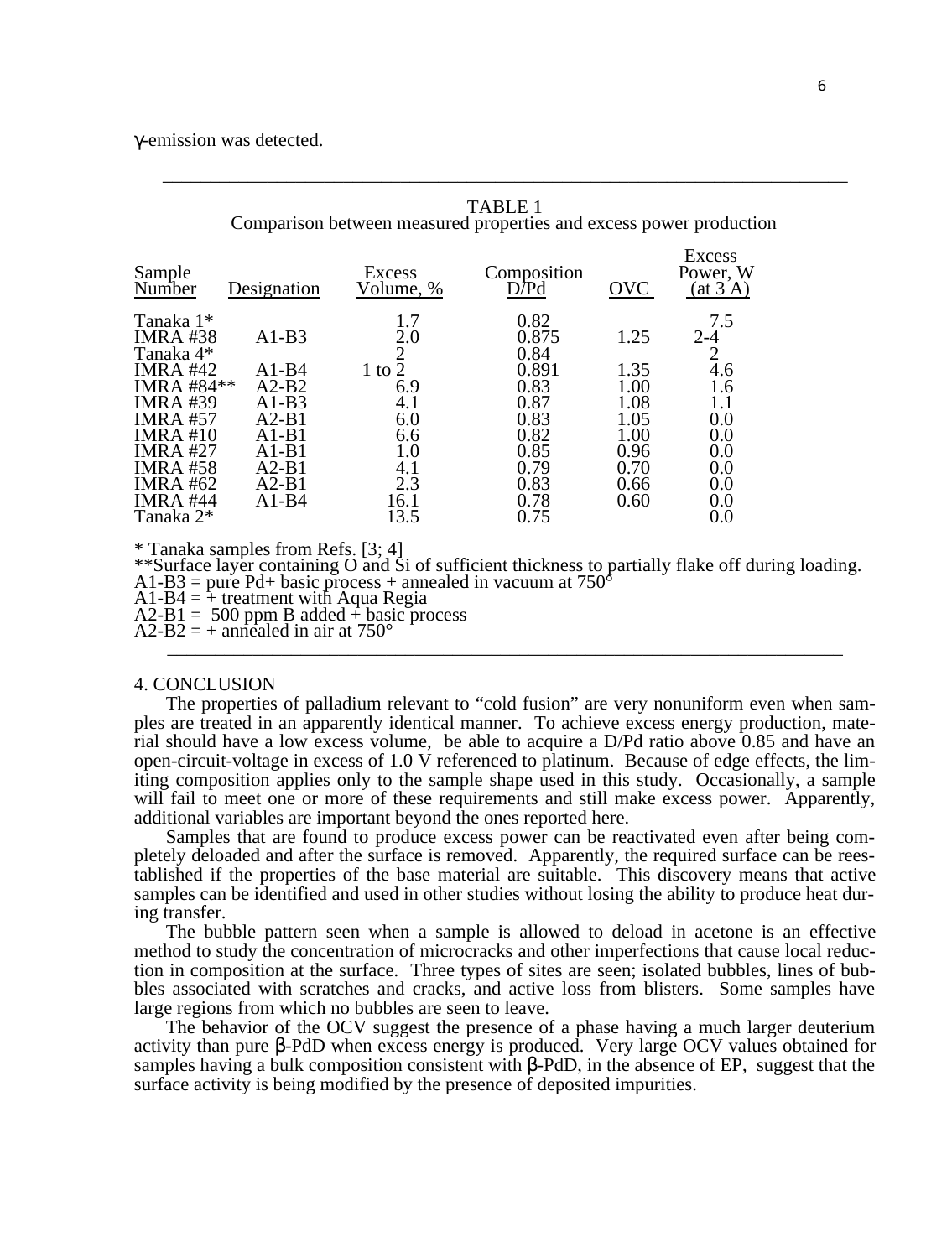

FIGURE 5. Open-Circuit-Voltage of a 50  $\mu$ m thick Pd foil during deloading in the cell at 30°C. This material did not produce excess power before deloading. The insert shows a characteristic initial increase.



FIGURE 6. OCV of Sample #42 deloaded in a cell at 9°C. This sample produced excess power before deloading

## ACKNOWLEDGEMENTS

The author wishes to thank Mr. Yoshihisa Kamiya and Toshihisa Terazawa of the IMRA Materials Laboratory, and Dr. Keiji Kunimatsu of IMRA Japan for providing the samples. Prof. Hideo Ikegami was very helpful in making the arrangements. Mr. Fred Jaeger (ENECO) provided some of the financial support needed to carry out these studies. Prof. Steve Jones (BYU) was very kind to provide some equipment that was used during the early phase of the work. Future studies will benefit from the help provided by Dr. David Nagel (NRL).